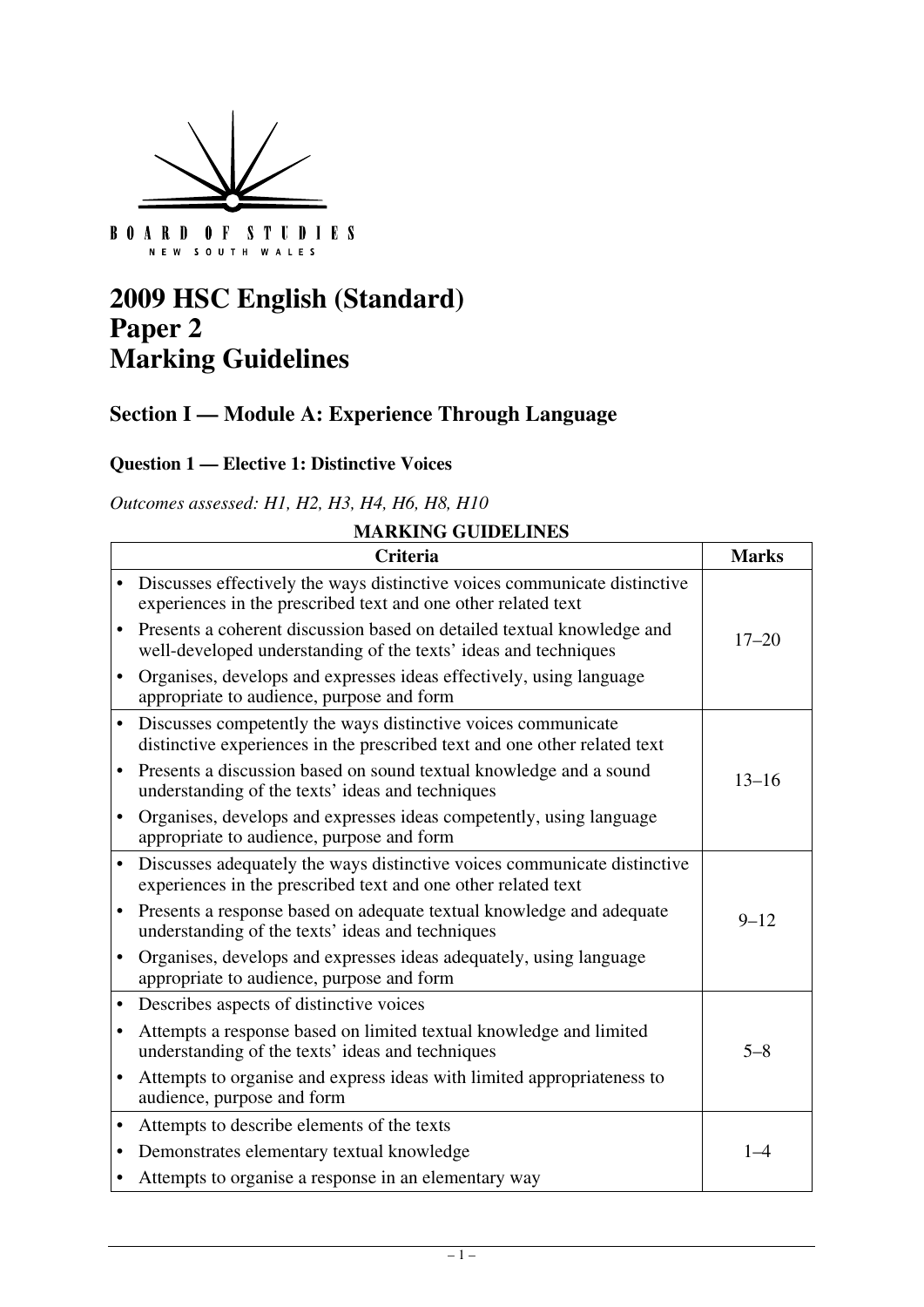

 $\Gamma$ 

# **Section I — Module A: Experience Through Language**

## **Question 2 — Elective 2: Distinctively Visual**

*Outcomes assessed: H1, H2, H3, H4, H5, H6, H8, H10* 

| <b>MARKING GUIDELINES</b> |  |
|---------------------------|--|
| <b>Criteria</b>           |  |

|           | Criteria                                                                                                                                  | <b>Marks</b> |
|-----------|-------------------------------------------------------------------------------------------------------------------------------------------|--------------|
|           | Discusses effectively how the distinctively visual conveys distinctive<br>experiences in the prescribed text and one other related text   |              |
| $\bullet$ | Presents a coherent discussion based on detailed textual knowledge and<br>well-developed understanding of the texts' ideas and techniques | $17 - 20$    |
|           | Organises, develops and expresses ideas effectively, using language<br>appropriate to audience, purpose and form                          |              |
| $\bullet$ | Discusses competently how the distinctively visual conveys distinctive<br>experiences in the prescribed text and one other related text   |              |
|           | Presents a discussion based on sound textual knowledge and a sound<br>understanding of the texts' ideas and techniques                    | $13 - 16$    |
| ٠         | Organises, develops and expresses ideas competently, using language<br>appropriate to audience, purpose and form                          |              |
|           | Discusses adequately how the distinctively visual conveys distinctive<br>experiences in the prescribed text and one other related text    |              |
| ٠         | Presents a response based on adequate textual knowledge and adequate<br>understanding of the texts' ideas and techniques                  | $9 - 12$     |
|           | Organises, develops and expresses ideas adequately, using language<br>appropriate to audience, purpose and form                           |              |
| ٠         | Describes aspects of visual elements in the text/s                                                                                        |              |
| ٠         | Attempts a response based on limited textual knowledge and limited<br>understanding of the texts' ideas and techniques                    | $5 - 8$      |
| $\bullet$ | Attempts to organise and express ideas with limited appropriateness to<br>audience, purpose and form                                      |              |
| ٠         | Attempts to describe elements of the text/s                                                                                               |              |
| ٠         | Demonstrates elementary textual knowledge                                                                                                 | $1 - 4$      |
|           | Attempts to organise a response in an elementary way                                                                                      |              |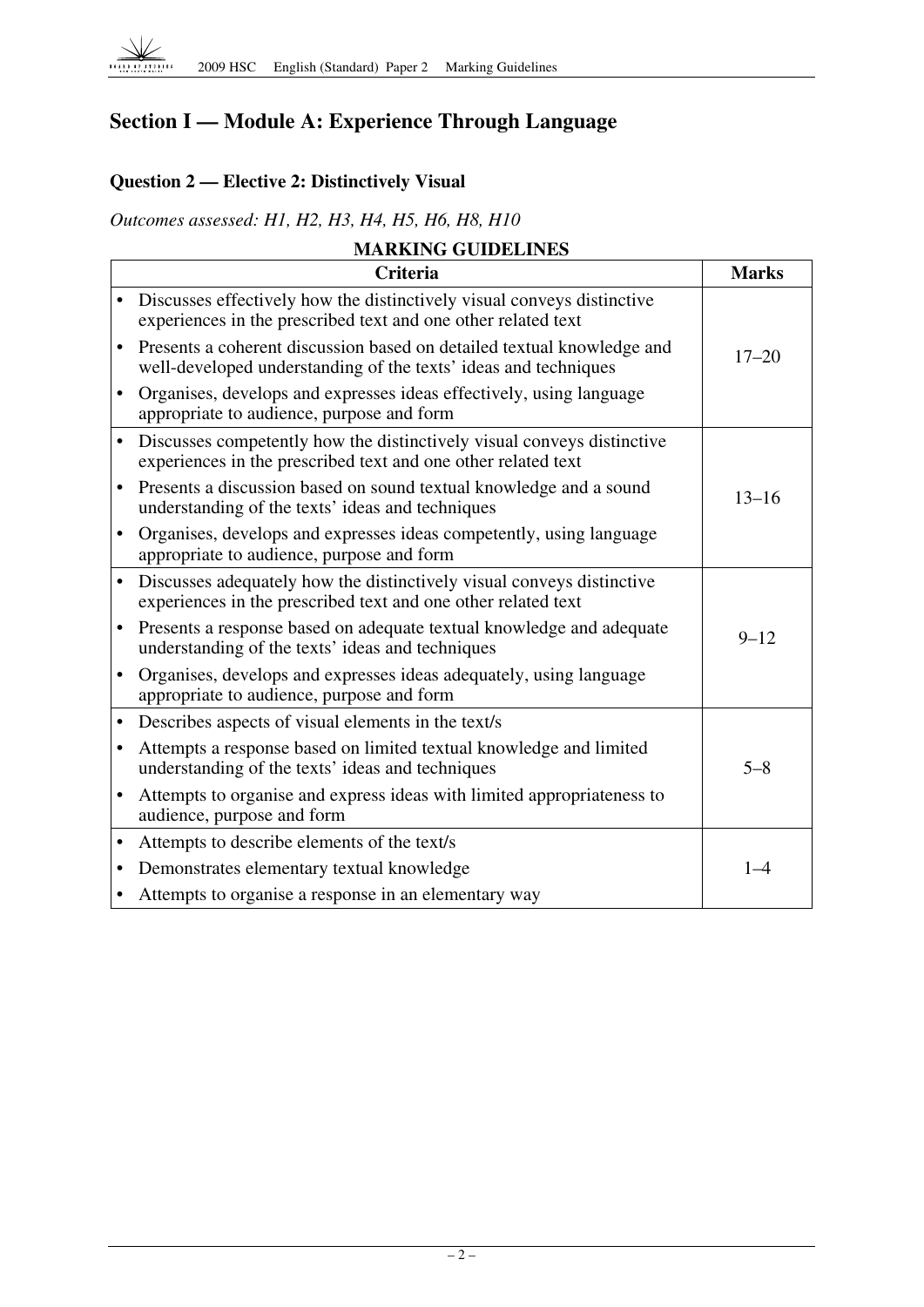

## **Section II — Module B: Close Study of Texts**

**Question 3 — Prose Fiction Question 4 — Drama Question 6 — Nonfiction Question 7 — Film** 

*Outcomes assessed: H1, H3, H4, H6, H8, H10* 

| <b>MARKING GUIDELINES</b> |                                                                                                                    |              |
|---------------------------|--------------------------------------------------------------------------------------------------------------------|--------------|
|                           | Criteria                                                                                                           | <b>Marks</b> |
|                           | Explores effectively the impact of one significant character's choices and<br>actions                              |              |
|                           | Presents an effective exploration based on relevant, detailed textual<br>knowledge                                 | $17 - 20$    |
|                           | Organises, develops and presents an effective response using language<br>appropriate to audience, purpose and form |              |
|                           | Explores competently the impact of one significant character's choices<br>and actions                              |              |
| $\bullet$                 | Presents a competent exploration based on relevant, sound textual<br>knowledge                                     | $13 - 16$    |
| $\bullet$                 | Organises, develops and presents a competent response using language<br>appropriate to audience, purpose and form  |              |
|                           | Explores aspects of the impact of one significant character's choices and<br>actions                               |              |
|                           | Presents a response based on adequate textual knowledge                                                            | $9 - 12$     |
| $\bullet$                 | Organises, develops and presents an adequate response using language<br>appropriate to audience, purpose and form  |              |
| $\bullet$                 | Describes aspects of the text                                                                                      |              |
| $\bullet$                 | Presents a response with limited textual knowledge                                                                 | $5 - 8$      |
| $\bullet$                 | Attempts to organise a response in a limited way                                                                   |              |
| $\bullet$                 | Demonstrates an elementary understanding of the text                                                               | $1 - 4$      |
| $\bullet$                 | Attempts to organise a response in an elementary way                                                               |              |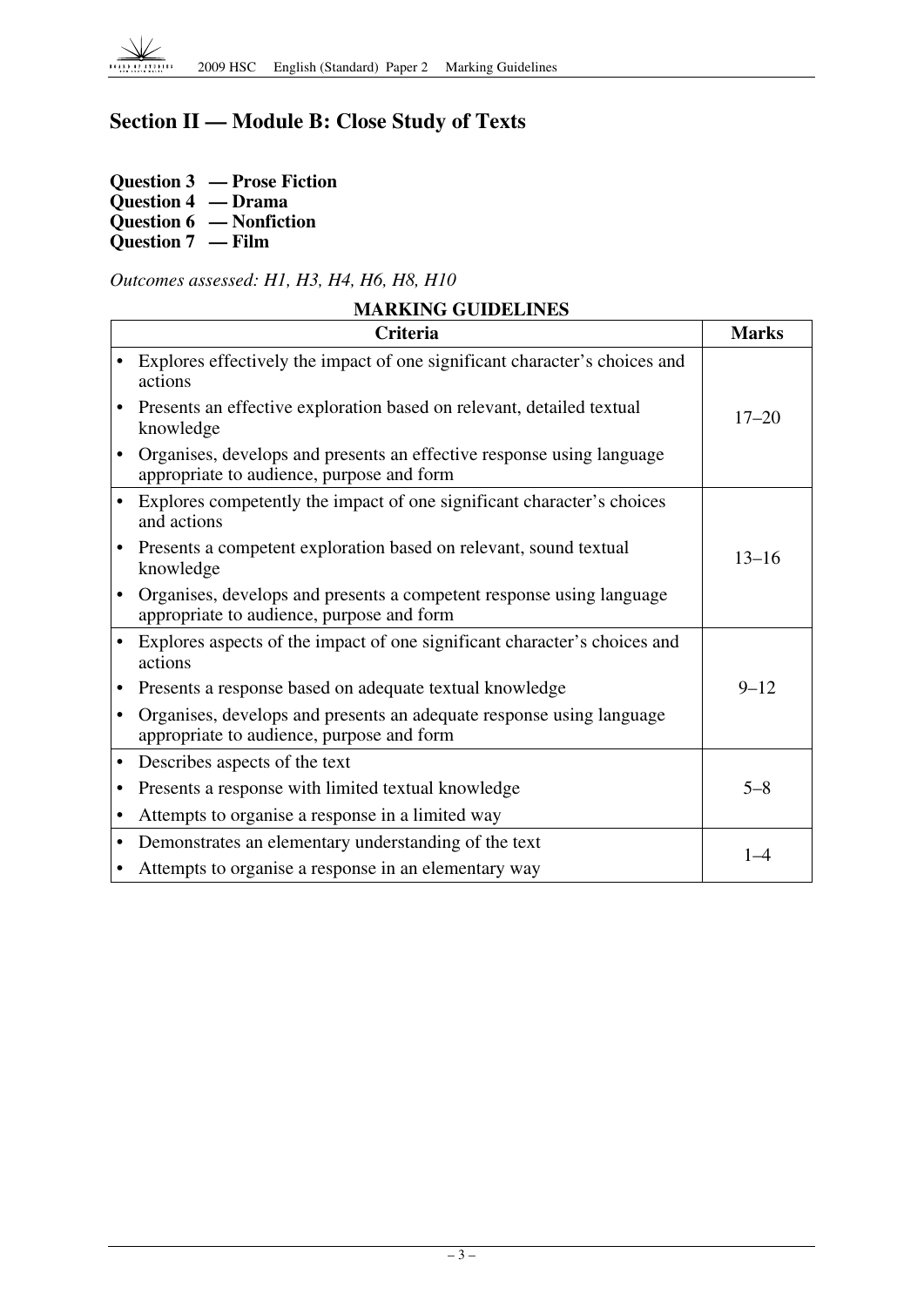

# **Section II — Module B: Close Study of Texts**

## **Question 5 — Poetry**

*Outcomes assessed: H1, H3, H4, H6, H8, H10* 

| <b>MARKING GUIDELINES</b> |                                                                                                                    |              |
|---------------------------|--------------------------------------------------------------------------------------------------------------------|--------------|
|                           | <b>Criteria</b>                                                                                                    | <b>Marks</b> |
|                           | Explores effectively Owen's portrayal of suffering and pity / Wright's<br>portrayal of time and change             |              |
|                           | Presents an effective exploration based on relevant, detailed textual<br>knowledge                                 | $17 - 20$    |
|                           | Organises, develops and presents an effective response using language<br>appropriate to audience, purpose and form |              |
|                           | Explores competently Owen's portrayal of suffering and pity / Wright's<br>portrayal of time and change             |              |
| $\bullet$                 | Presents a competent exploration based on relevant, sound textual<br>knowledge                                     | $13 - 16$    |
|                           | Organises, develops and presents a competent response using language<br>appropriate to audience, purpose and form  |              |
| $\bullet$                 | Explores Owen's portrayal of suffering and pity / Wright's portrayal<br>of time and change                         |              |
| $\bullet$                 | Presents a response based on adequate textual knowledge                                                            | $9 - 12$     |
| $\bullet$                 | Organises, develops and presents an adequate response using language<br>appropriate to audience, purpose and form  |              |
| $\bullet$                 | Describes aspects of suffering and pity / time and change in<br>Owen's / Wright's poetry                           |              |
| $\bullet$                 | Presents a response with limited textual knowledge                                                                 | $5 - 8$      |
|                           | Attempts to organise a response in a limited way                                                                   |              |
| $\bullet$                 | Demonstrates an elementary understanding of the text                                                               | $1 - 4$      |
|                           | Attempts to organise a response in an elementary way                                                               |              |